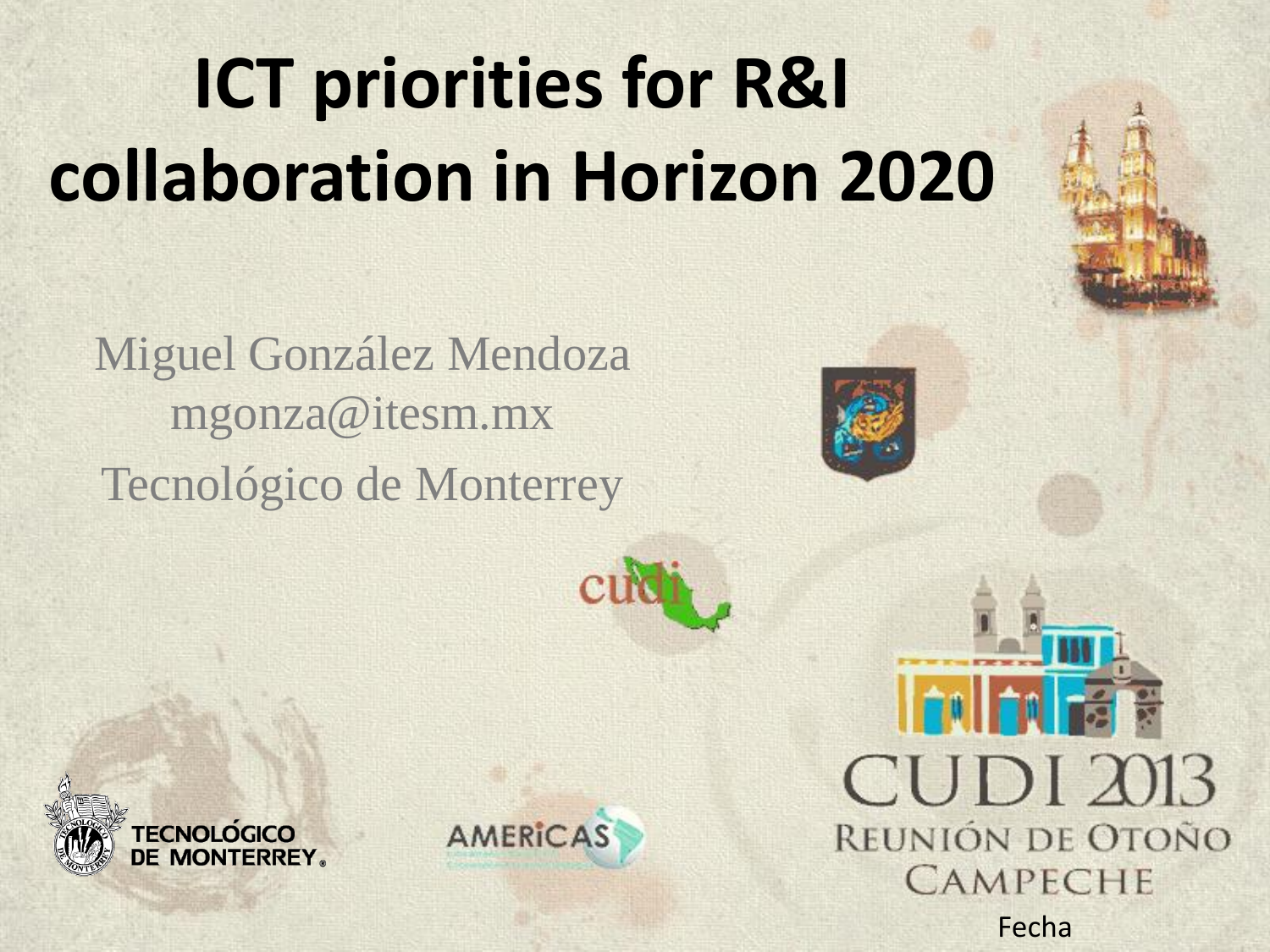

## **Priorities in Horizon 2020**

### 2, 3 Y 4 DE OCTUBRE.

## Three priorities:

CONFERENCIA TIC-E **L-INFRALSTRUCTUR** 

- 1. Excellent science
- 2. Industrial leadership
- 3. Societal challenges

## **Investment in R&D is part of the solution** to exit from the economic crises



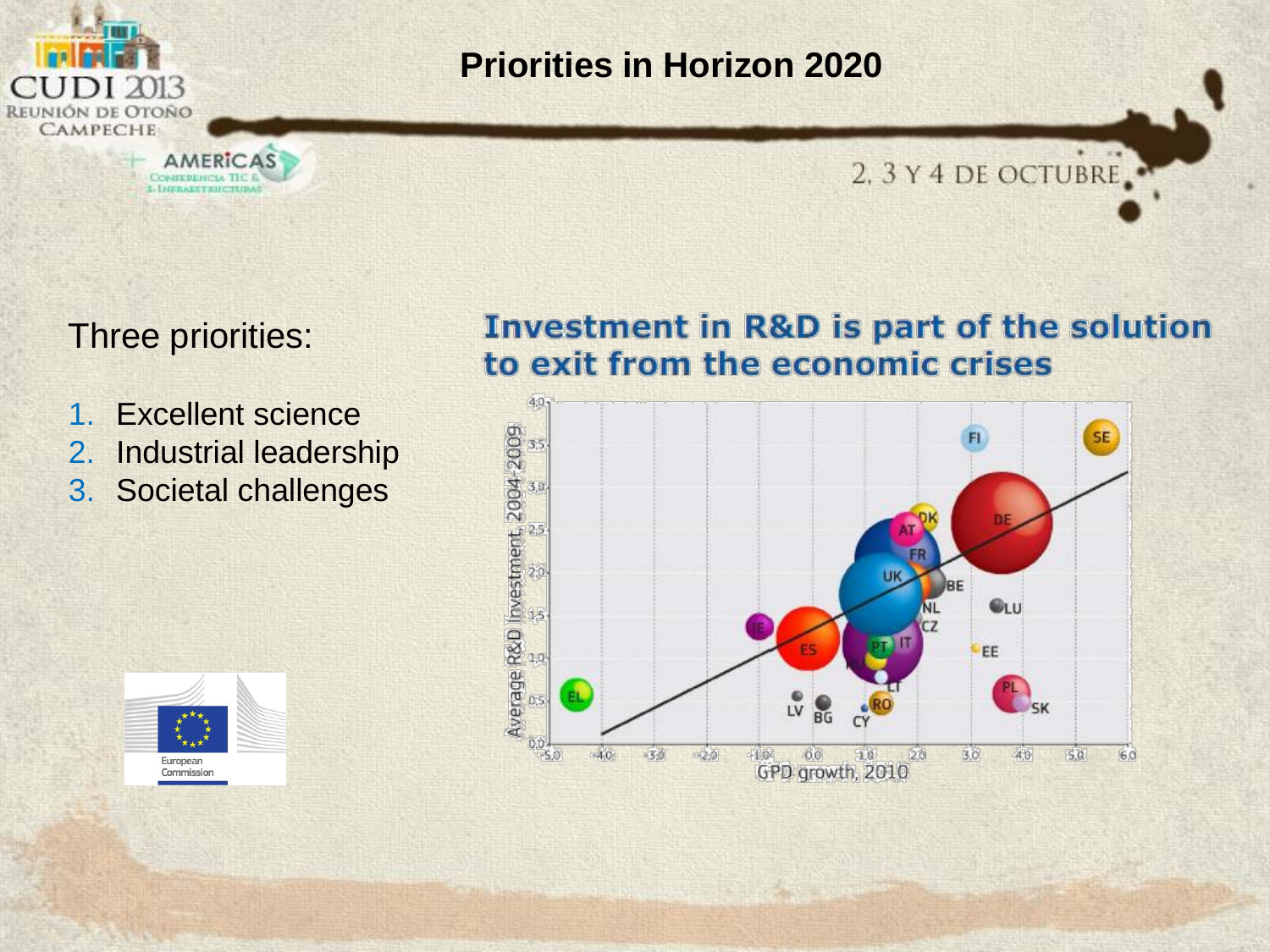

**CONTRENCIA TH** 

## **ICT priorities in Horizon 2020**

## 2. 3 Y 4 DE OCTUBRE.

A new generation of components and systems: engineering of advanced and smart embedded components and systems

Next generation computing: advanced computing systems and technologies

Future Internet: infrastructures, technologies and services

Content technologies and information management: ICT for digital content and creativity

Advanced interfaces and robots: robotics and smart spaces

Micro and nanoelectronics and photonics

*ICT-specific research infrastructures* such as **living labs** *for large-scale experimentation* and *infrastructures for underlying key enabling technologies*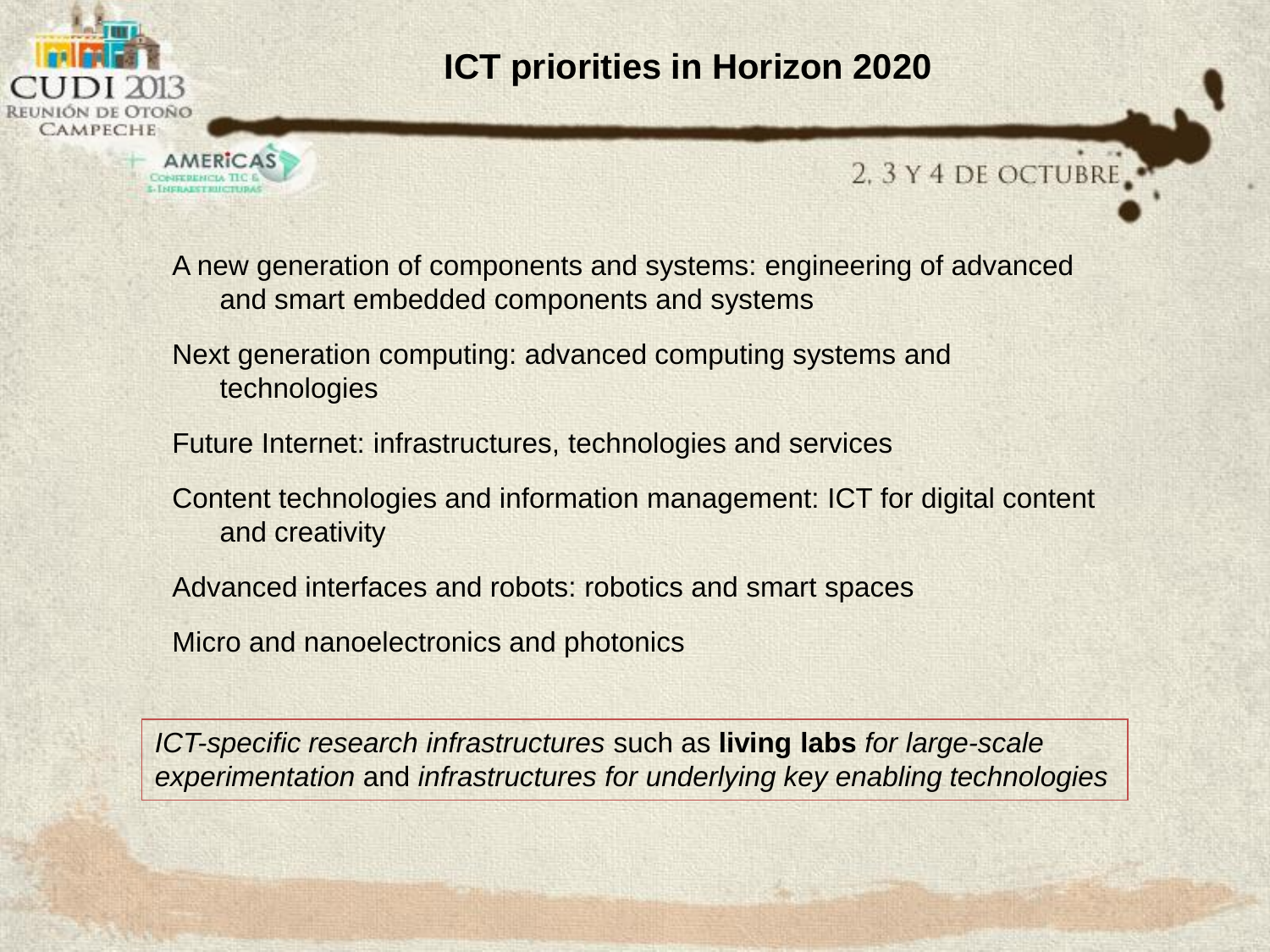

## **ICT priorities in LAC**

#### **ICT as enabler priorities:**

**AMERICAS** CONSTRUCTION TH

**ICT for health,** ageing well**, Inclusion and Governance** (Challenge 5) ICT for Creativity and Learning (Challenge 8) Internet of Things for **Smart Cities** (Objective- ICT-2013.1.4) Optimising Energy Systems in **Smart Cities** (Objective ICT-2013.6.4) Integrated personal mobility for **Smart Cities** (Objective ICT-2013.6.6) Connected and Social Media - Future Networks (Objective ICT-2013.1.6) **User-centred open innovation** (Objective -ICT-2013.5.5)

2. 3 Y 4 DE OCTUBRE.

#### **ICT focused priorities:**

Network and services infrastructures (Objective -ICT-2013.1.1) Components and Systems (Objective ICT-2013.3.3) Software Engineering, Services and Cloud Computing (Objective ICT-2013.1.2)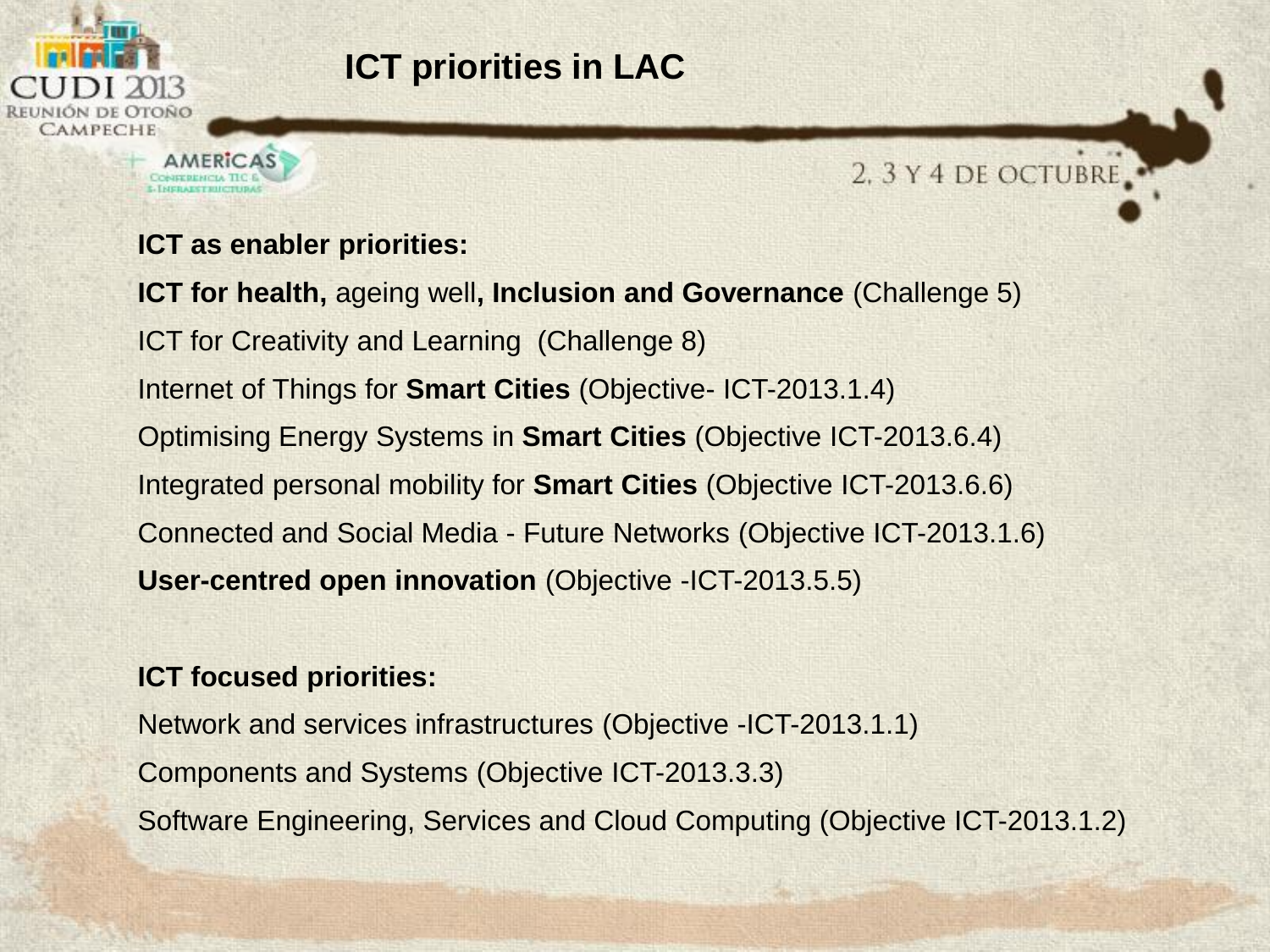



 $\Box$  e-Science Domain

Field of Application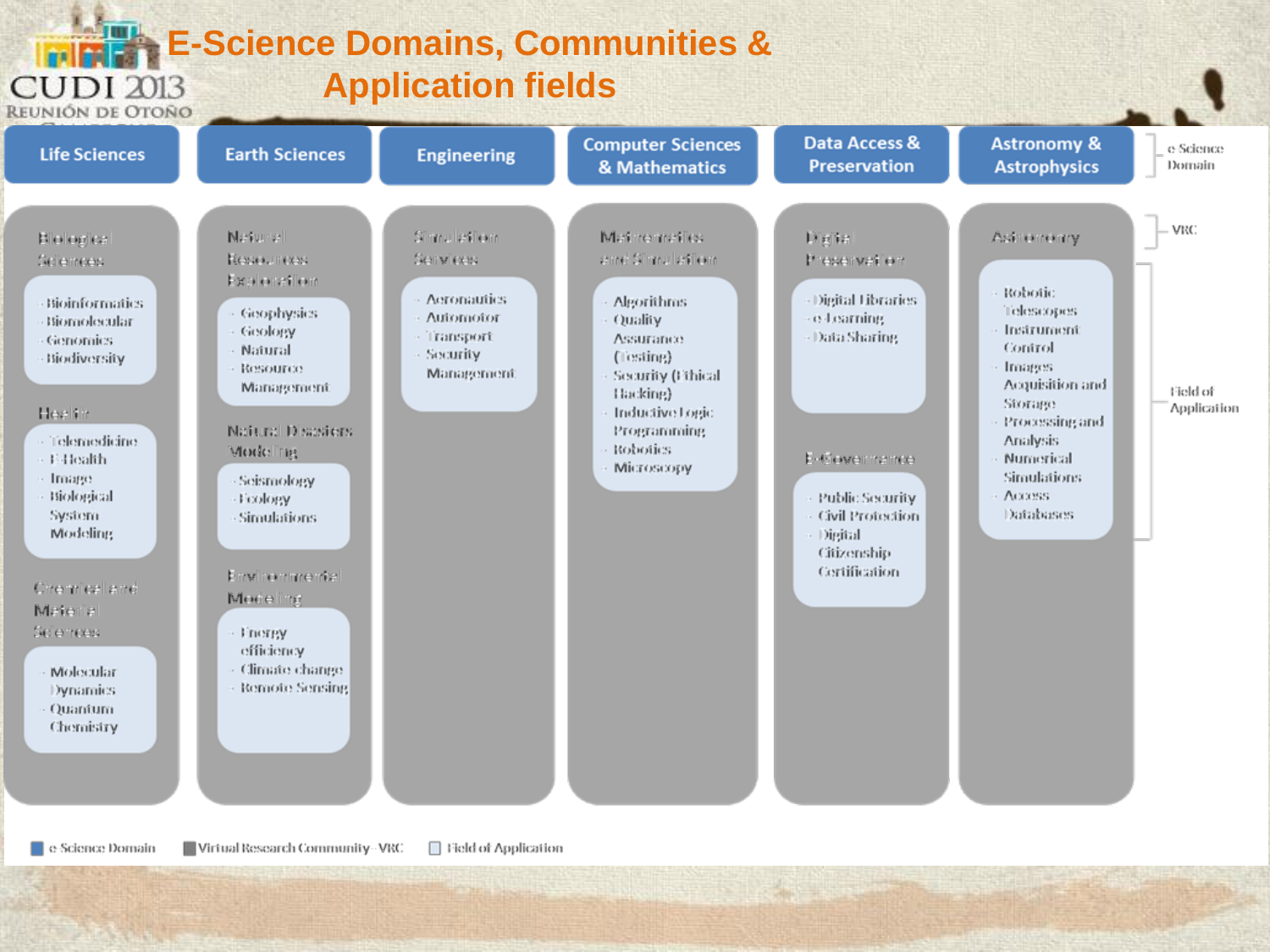

eInfrastructures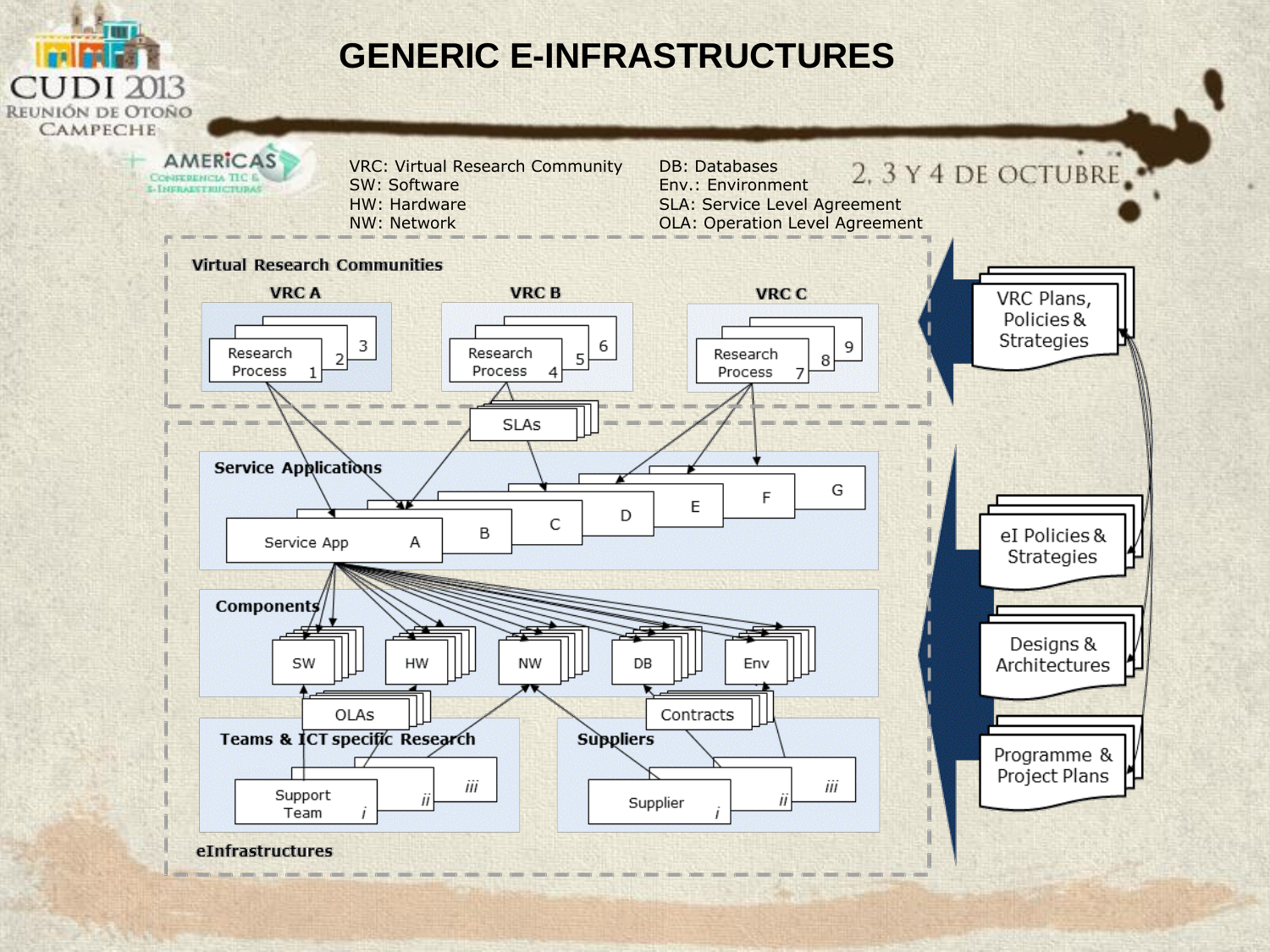

## **ICT Prioirities & e-Infrastructures collaboration**

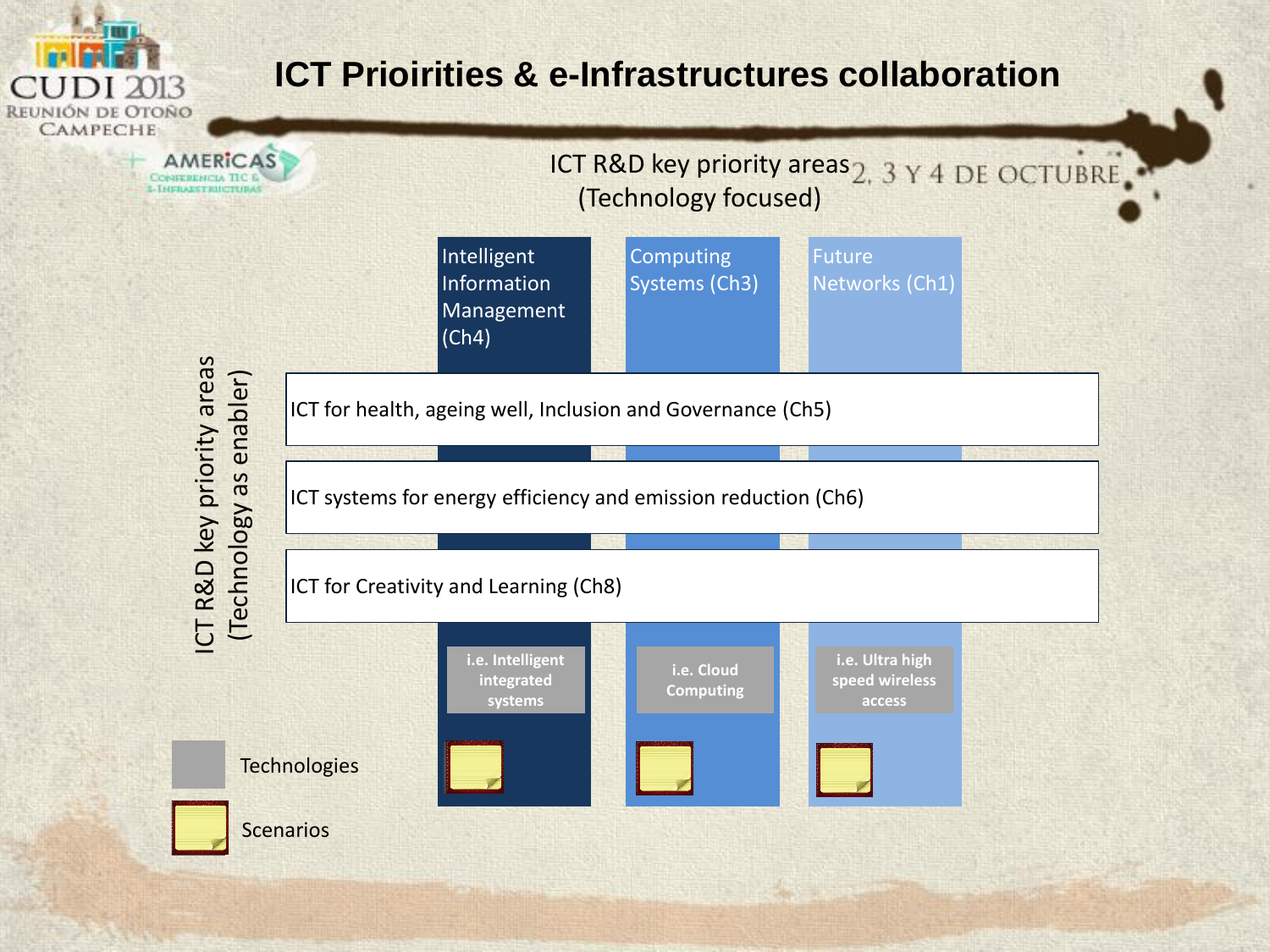

## **Some examples of scenarios**



#### *Scenario A*

**CONTERENTIA TIC** 

ICT solutions for governance and policy modelling: Access and Delivery of Next Generation Public Services. Massive government clouds.

#### *Scenario B*

ICT for efficient water resources management: high performance computing for real time hydrological models in agriculture.

#### *Scenario C*

ICT systems for energy efficiency and emission reduction: Energy-Efficient Management of Data Centre Resources.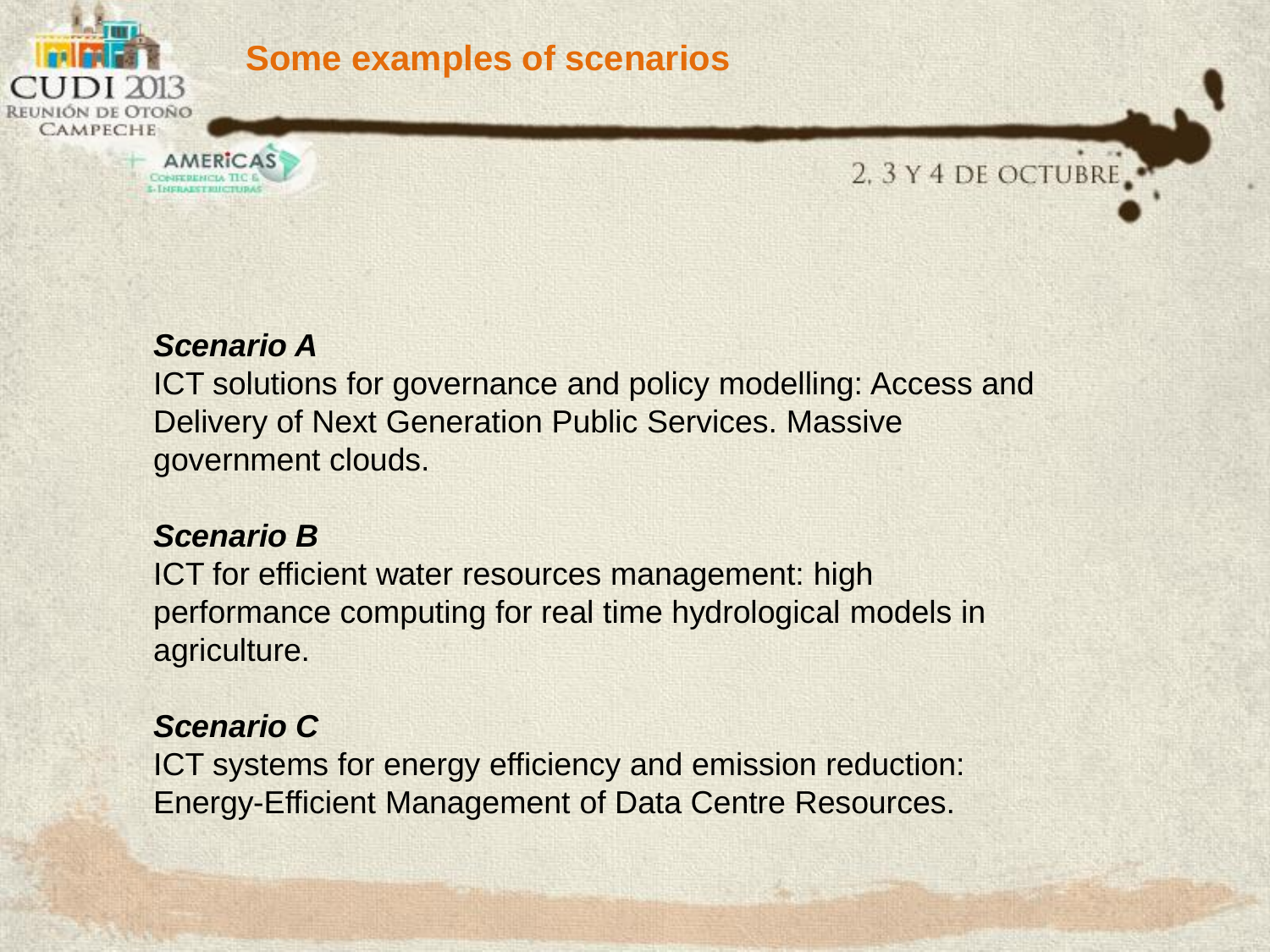

Trainvestions, TLC

## **Some Conclusions**



ICT is a key enabler in our Society. The last one must be the driver!

International cooperation is a key factor in ICT R&D, particularly in the context of EU-LA.

A common R&D Agenda is important to establish ICT R&D priorities.

Keeping in mind, ICT R&D priorities depend on: **Talent Infrastructure** Institutional coordination

in the context of the triple helix matrix: Government, Industry, Academia